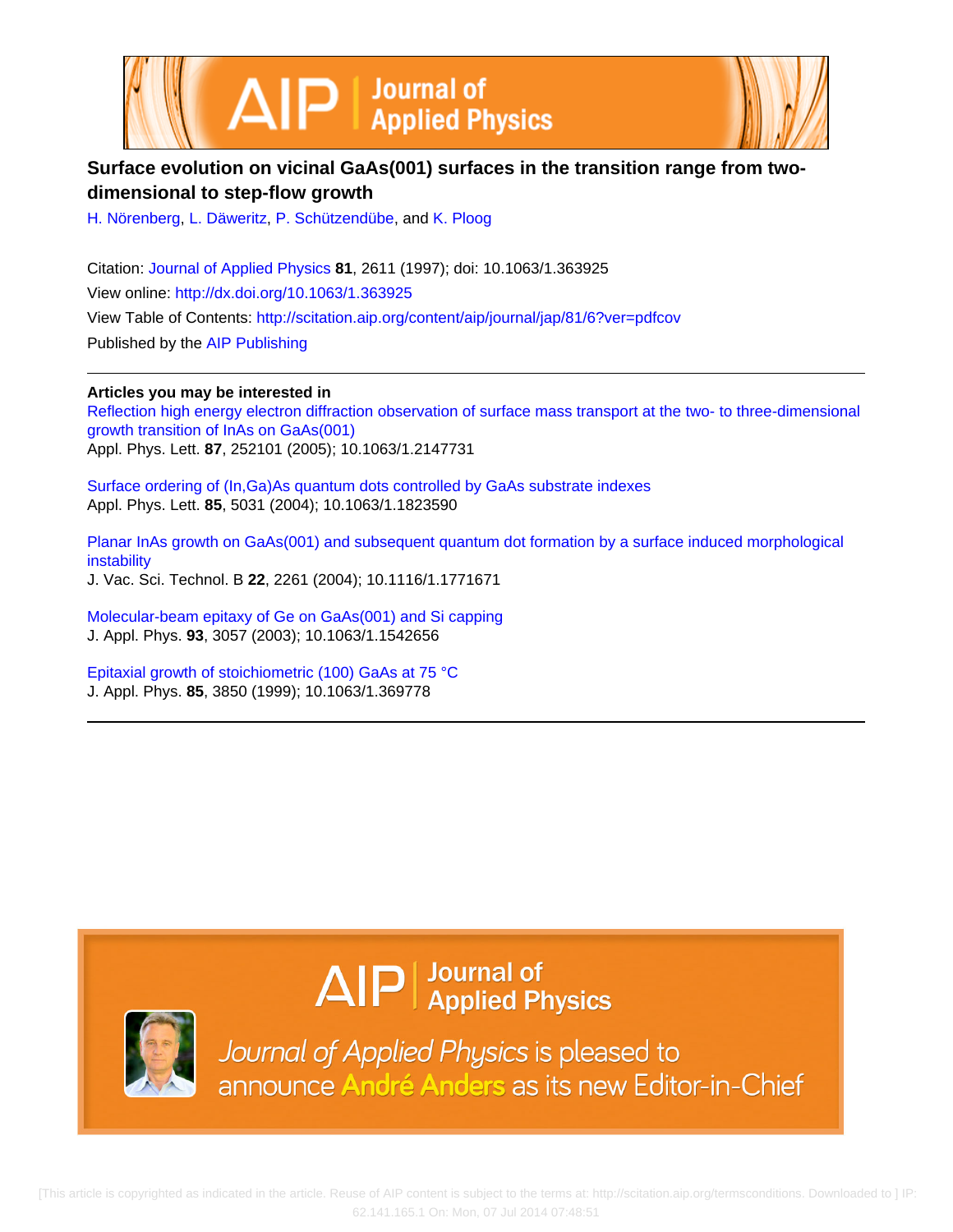# **Surface evolution on vicinal GaAs(001) surfaces in the transition range from two-dimensional to step-flow growth**

H. Nörenberg,<sup>a)</sup> L. Däweritz,<sup>b)</sup> P. Schützendübe, and K. Ploog *Paul-Drude-Institut fu¨r Festko¨rperelektronik, Hausvogteiplatz 5-7, D-10117 Berlin, Germany*

(Received 6 August 1996; accepted for publication 9 December 1996)

We have used a  $90^{\circ}$  double reflection high-energy electron diffraction (RHEED) setup to perform a comprehensive real-time study of the morphology of vicinal  $GaAs(001)$  surfaces during molecular a comprehensive real-time study of the morphology of vicinal GaAs(001) surfaces during molecular<br>beam epitaxy. The technique allows to record RHEED intensities simultaneously in the  $\overline{[110]}$  and [110] azimuths and thus enables a detailed study of anisotropy effects. Comparative measurements  $110$  azimuths and thus enables a detailed study of anisotropy effects. Comparative measurements<br>on surfaces with 2° misorientation towards  $(111)Ga$  (A surface) and towards  $(1\overline{1}1)As$  (B surface), respectively, show that independent on the step type and reconstruction anisotropy, recordings of the specular beam intensity in the azimuth perpendicular to the steps are clearly dominated by the evolution of the staircase order whereas intensity recordings in the azimuth parallel to the steps reveal the evolution of the step edge roughness. Measurements over a wide range of substrate temperatures give insight in the competition between kinetic processes and thermodynamic equilibrium on a length scale accessible to RHEED. For the A surface the transition between two-dimensional (2D) growth and step-flow growth occurs not only at higher temperature than on the B surface, but the disappearance of the intensity oscillations occurs also at different substrate the B surface, but the disappearance of the intensity oscillations occurs also at different substrate temperatures in different azimuths. The  $\sim$ 20 °C higher disappearance temperature in the [10] azimuth is explained with a model based on previous scanning tunneling microscopy results which azimuth is explained with a model based on previous scanning tunneling microscopy results which<br>revealed an increasing elongation of the islands in  $\overline{[110]}$  direction with increasing substrate temperature. The B surface is more isotropic and hence no difference in the transition temperature in the two azimuths could be detected. During growth in the transition range between 2D and step-flow growth we observe increased terrace width fluctuations on the B surface, whereas the A surface becomes more uniformly stepped. This demonstrates that in the kinetically controlled regime the anisotropic barrier height for downward diffusion of adatoms over step edges plays an important role for the evolution of the surface morphology. At elevated temperature the barrier height allows downward jumps of the adatoms over B-type steps but not over A-type steps. At conditions close to the thermodynamic equilibrium a kinetic smoothing is observed on the A as well as on the B surface indicating another mechanism to be effective with a change of the energetics due to ordering of the steps in combination with a disordering of the reconstruction on the terraces. This surface is, however, metastable and recovers after growth interruption rapidly (at substrate temperatures  $>580$  °C within less than 1s) to the equilibrium bunched surface. © 1997 American *Institute of Physics.* [S0021-8979(97)05006-8]

## **I. INTRODUCTION**

Vicinal surfaces of semiconductors have attracted considerable attention because they are suitable substrates to grow low dimensional structures, such as quantum wires, by molecular beam epitaxy  $(MBE)$ .<sup>1</sup> For the growth of such structures to be successful, it is necessary to know details of the surface structure and its dynamics under different growth and annealing conditions.<sup>2</sup> In addition, the impact of surface features of non-singular crystal planes on the growth behavior of epitaxial layers and their properties is not fully understood despite a large number of previous studies. To investigate the surface structure of vicinal  $GaAs(001)$  surfaces scanning tunneling microscopy  $(STM),^{3-5}$  atomic force microscopy (AFM), $<sup>6</sup>$  scanning electron microscopy (SEM), $<sup>7</sup>$  re-</sup></sup> flection high energy electron diffraction  $(RHEED)^{2,5,8-11}$  and

low-energy ion scattering spectroscopy  $(LEIS)^{12}$  were used. STM investigations revealed a quite different step structure STM investigations revealed a quite different step structure<br>for the vicinal GaAs(001) surface misoriented towards  $\overline{[110]}$ (hereafter called the A surface) and the vicinal  $GaAs(001)$ surface misoriented towards  $[110]$  (B surface), respectively. The Ga-terminated steps  $(A$ -type steps) on the A surface are much smoother compared to the As terminated steps (B type) steps) on the B surface, but they show a less homogeneous terrace width distribution. $3$  This confirmed earlier conclusions from profile measurements of the specular RHEED beam.<sup>8</sup> Similar information was obtained from low energy ion scattering experiments where the amount of backscattered He as function of the incidence direction is very sensitive to the step structure in the direction of the incident beam.<sup>12</sup>

STM investigations after quenching of growing surfaces showed agglomerates forming islands that are elongated in showed agglomerates forming islands that are elongated in the  $\left[110\right]$  direction.<sup>4,5,13–15</sup> It has to be realized, however, that with increasing growth temperature the problem to properly freeze in the structure of the growing surface for STM investigations becomes more crucial. A powerful tool to de-

a)Present address: University of Oxford, Department of Materials, Parks Road, Oxford OX1 3PH, United Kingdom.

 $b)$ Corresponding author: FAX  $+49-30$  20377201; Electronic mail: daeweritz@pdi.wias-berlin.de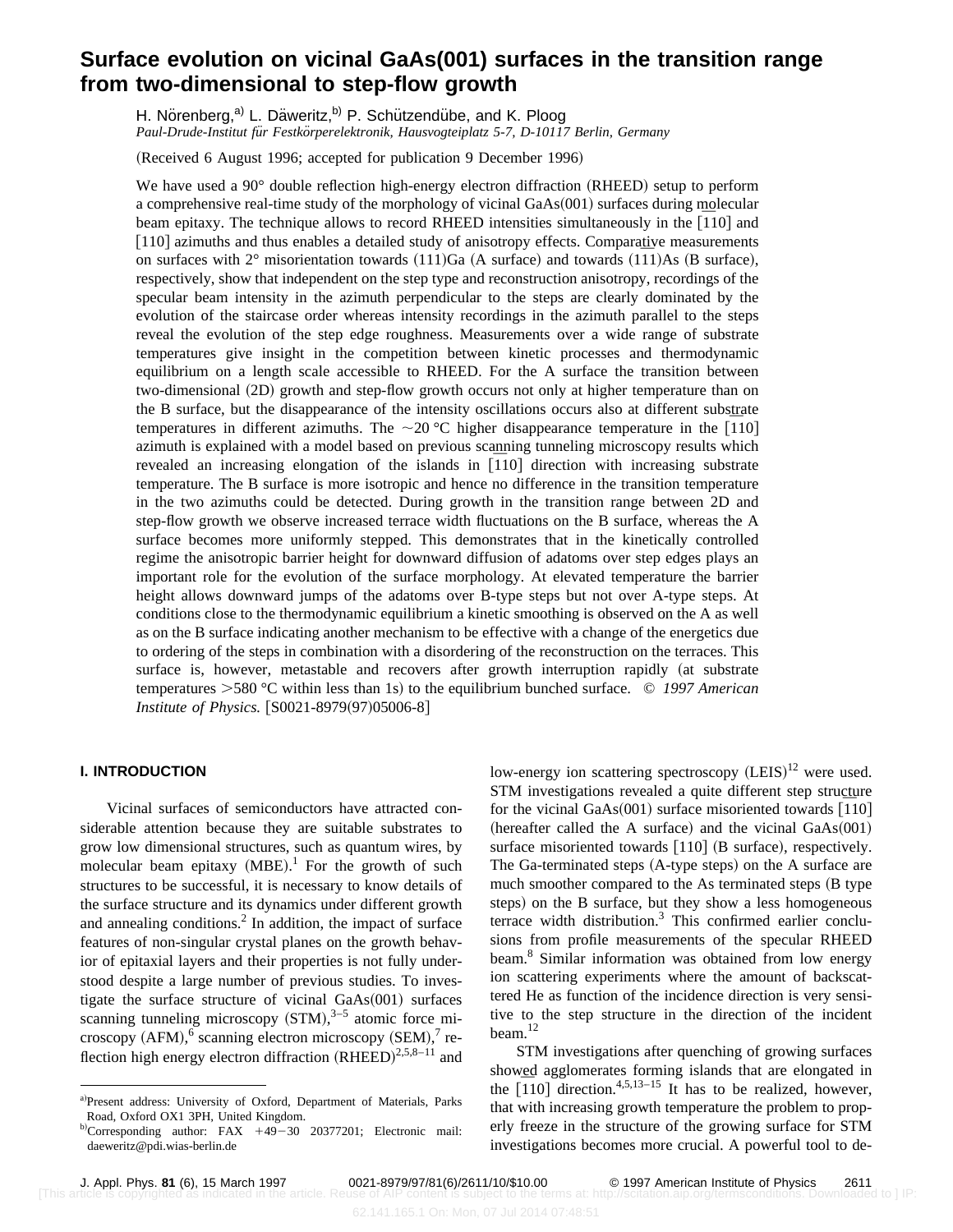termine the surface structure *in situ* is RHEED. Although it is an averaging method and the real growth process—in contrast to established simple growth models—can be rather complicated and inhomogeneous as recently found by *in situ*  $SEM$  studies,<sup>7</sup> RHEED is capable to provide information about the surface structure in a number of ways.

Analyzing the profile of the specular RHEED beam provides insight into step roughness and terrace width distribution.<sup>8,9,16</sup> If the incident beam is directed down the staircase, information about the terrace uniformity is obtained whereas in the azimuths parallel to the steps the step roughness can be assessed. Besides the type of the steps, the surface reconstruction and growth conditions were found to be important in establishing the staircase order. $8$  The step edge structure depends on the substrate temperature during growth. For growing surfaces a smoothing of the step edges was reported to occur with increasing substrate temperature (the width of the specular beam decreased), whereas without Ga supply roughening of the surface was observed with increasing substrate temperature.<sup>17</sup> This indicates a rather complex interplay between thermodynamics and kinetics, as the adsorption and desorption rates are substrate temperature dependent.

The change of intensity of the specular RHEED beam after start and termination of growth is related to different processes. The recovery process of the specular intensity is described as a combination of an initial fast recovery and a slow process.<sup>18</sup> For the  $(2\times4)$  reconstructed surface it has been proposed that the initial recovery involves rearrangement of the terrace configuration due to surface diffusion of Ga atoms, whereas the second step involves the restoration of long-range order with breaking and formation of chemical bonds. It is noteworthy that the time constant of the recovery rate of the specular beam intensity decreases in the temperature range between 515 and 590 °C by more than one order of magnitude.<sup>19</sup>

Measurements of RHEED intensity oscillations of the specular beam during growth at different substrate temperatures revealed that a transition of the growth mode takes place at a critical substrate temperature which depends on the step type. $2,10$  Below that transition temperature, the growth process is dominated by two-dimensional nucleation and island growth. Increasing the substrate temperature above the transition temperature changes the growth mode to step flow growth. Recently it has been shown by  $RHEED<sup>20</sup>$  STM,<sup>21</sup> and  $SEM<sup>7</sup>$  that the two growth modi can coexist on a terrace with nucleation at the terrace centre accompanied by step propagation. Therefore, a dynamical transition between the two growth modi rather than an abrupt transition is expected. It is described as a change in the relative probabilities to nucleate a new island versus attaching atoms to an existing step edge.

RHEED intensity studies are usually performed with the electron beam incident parallel to the misorientation steps. This provides in principle one-dimensional information. The structure of  $GaAs(001)$ , and in particular of the vicinal surfaces is, however, highly anisotropic. The behavior of the atomic species on the surface during growth is therefore likely to be anisotropic in some respect. The investigation of the Ga adatom diffusion on the As-stabilized  $GaAs(001)$  surface by first-principles pseudopotential methods revealed an anisotropy factor of  $\sim$ 3 between the activation barrier for anisotropy factor of  $\sim$  5 between the activation barrier for diffusion along [110] and [110], respectively.<sup>22</sup> This is consistent with RHEED measurements on vicinal surfaces from which it was concluded that the surface diffusion length for Ga is strongly dependent on the experimental conditions but Ga is strongly dependent on the experimental conditions but<br>may be up to one order of magnitude larger in  $\left[110\right]$  than in [110] direction.<sup>23</sup> It is important to note that the chemical  $\lceil 110 \rceil$  direction. It is important to note that the chemical nature of steps in the  $\lceil 110 \rceil$  direction is completely different from that in the  $[110]$  direction and that the RHEED experiment cannot separate the diffusion characteristics and the characteristics of the step sites. $^{24}$  The comparison of RHEED measurements with Monte Carlo growth simulations led to the conclusion that the origin of the anisotropic growth-mode transitions stems mainly from anisotropic incorporation kinetics rather than from anisotropic adatom mobility.<sup>25</sup> Both experiments and theoretical considerations suggest that the probability of sticking on B-type steps is higher than on A-type steps.13,26

Keeping in mind the two-dimensional character of the surface, monitoring the intensity of the specular RHEED beam in more than one direction is supposed to provide information about the nature of this anisotropic behavior as well as about the interplay between thermodynamic and kinetic processes on the growing surface. This objective can be achieved with the time synchronized double RHEED experiments. A first investigation into simultaneous RHEED intensity oscillation behavior was carried out—to our knowledge for the first time—by using an experimental setup using two electron guns.<sup>27</sup> The advantage of the double RHEED setup is that the RHEED pattern in two azimuths is obtained at the same substrate temperature from the same substrate location. From a practical point of view it is desirable to get a more detailed understanding of the microstructural anisotropy because macroscopic properties such as Hall mobilities also show anisotropic behavior.<sup>28</sup>

In this work we apply the double RHEED technique to investigate anisotropy effects during GaAs growth and annealing on A and B surfaces. The outline of this article is as follows. First we describe the experiment with the simultaneous observation of the RHEED patterns in two nonequivalent  $\langle 110 \rangle$  azimuths. Then the intensity behavior during growth and after growth interruptions is discussed in terms of the competition between kinetic processes and thermodynamic equilibrium as a function of substrate temperature. To explain characteristic differences in the time behavior of the RHEED intensity for A and B surfaces, we consider an anisotropic barrier for downward diffusion of adatoms over Aand B-type steps. From the azimuthal dependence of the disappearance temperature of RHEED intensity oscillations we draw conclusions on the anisotropy of surface processes and of step edge structures as well as on the dynamical transition between two-dimensional and step-flow growth. Finally the relation between RHEED and STM/AFM results is discussed.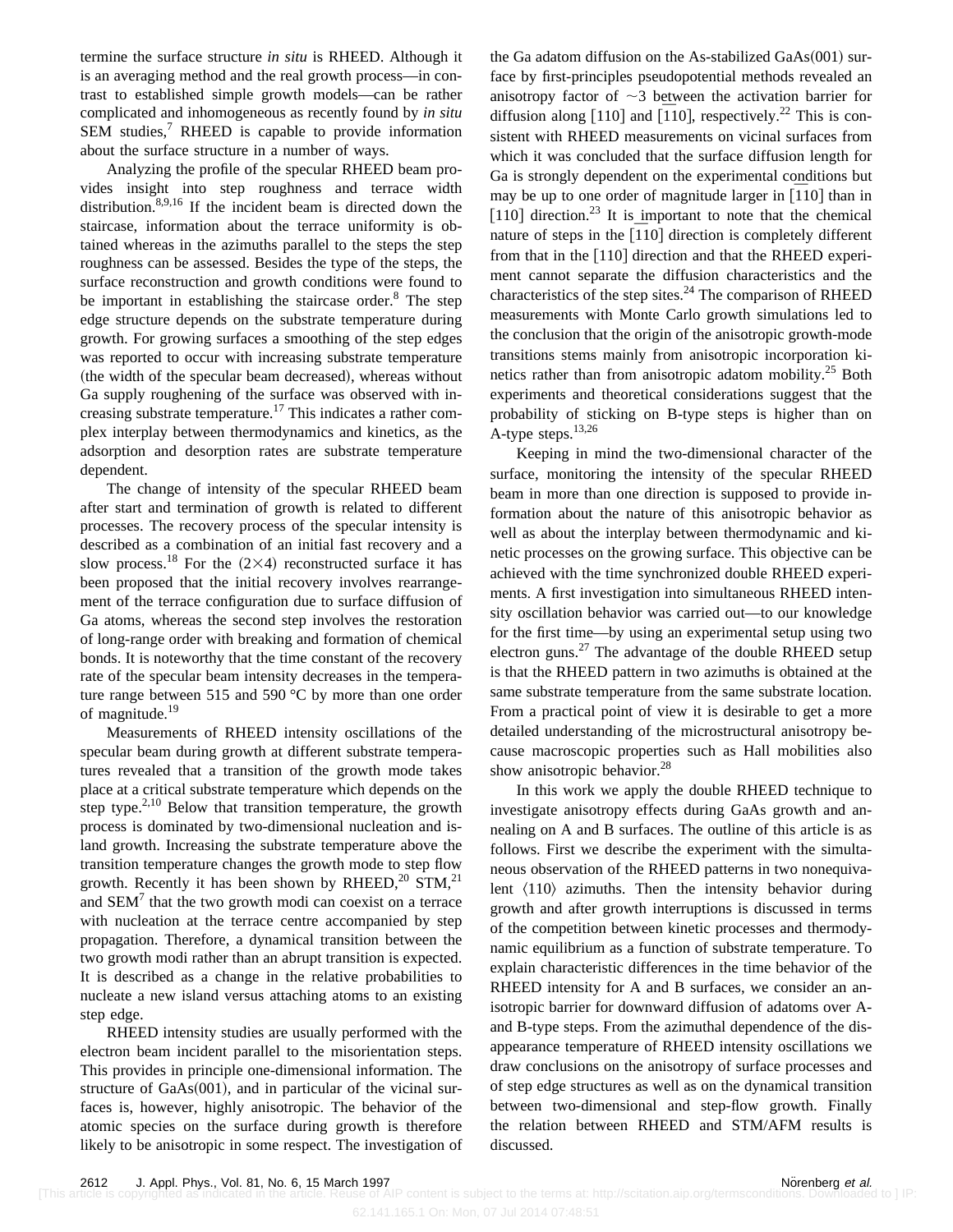

FIG. 1. Experimental setup for double RHEED experiments.

## **II. EXPERIMENTS**

As shown in Fig. 1, two electron guns were installed in a specially designed MBE system (MECA 2000) to observe the RHEED pattern of the sample in two perpendicular, i.e., the RHEED pattern of the sample in two perpendicular, i.e., the  $\left[110\right]$  and  $\left[110\right]$  azimuths. The chamber is constructed in such a way that the both electron beams intersect on the sample at an angle of 90°. The substrate is positioned in the cross-point and rotated until the electron beams are parallel cross-point and rotated until the electron beams are parallel<br>to the  $\left[110\right]$  and  $\left[110\right]$  crystallographic directions of the substrate. For MBE growth the system was equipped with Ga dual filament and  $As_4$  effusion cells. Epiready GaAs $(001)$ wafers with misorientation of  $2^{\circ}$  towards  $(111)Ga$  or  $2^{\circ}$  towaters with misorientation of 2 $\degree$  towards (111)Ga or 2 $\degree$  towards (111)As were used as substrates. The base pressure prior to the experiment was in the  $10^{-11}$  Torr range. The growth rate was  $0.7$  ML s<sup>-1</sup> in all experiments. To achieve a high sensitivity during image acquisition of both specular beams, a very small incidence angle of the electrons of approximately 0.4° was chosen in the directions parallel as well as perpendicular to the steps. The energy of the electrons was 20 keV. The substrate temperature was measured with a thermocouple pressed to the back side of the substrate. The temperature of the sample specimen was calibrated to the oxide desorption temperature of GaAs.29 To diminish the influence of the substrate temperature gradient and to bring the two electron beams to the same area on the sample, we used small substrate pieces of  $10\times10$  mm<sup>2</sup>. The accuracy of temperature differences for experiments carried out on the same sample is supposed to be better than  $5^{\circ}C$ , whereas the accuracy of the absolute temperature estimate concerning different samples has an error margin of up to 20 °C, since the oxide desorption temperature depends slightly on the history of the wafer.

In order to avoid systematic structural changes, experiments at different substrate temperatures were not carried out in a sequence with monotonous increase or decrease of the substrate temperatures. Higher and lower substrate temperatures were chosen at random. Returning to a previous substrate temperature after a couple of experiments showed no significant change in the oscillation behaviour. The ratio of the beam equivalent pressures (BEP)  $As<sub>4</sub>/Ga$  estimated to be 15 before growth at the sample position was kept constant in all the experiments to maintain a  $(2\times4)$  surface reconstruction during growth and to ensure step flow growth on the vicinal  $(001)$ B surfaces. After each experimental run the surface was allowed to recover under an  $As<sub>4</sub>$  flux at a substrate temperature of 580 °C for a few minutes.<sup>2,15</sup>

The intensity of the specular beam was monitored in both azimuths with two charge coupled device  $(CCD)$  cameras connected to two independent image processing systems (Fig. 1). The diffraction patterns were recorded on videotape. The signals of light emitting diodes (LED) overlaid on the RHEED pattern were used to indicate the shutter status and to align the intensity curves on a time scale. In our experiments the RHEED intensity oscillations for A and B surfaces with 2<sup>°</sup> misorientation were always measured simultaneously with  $2^{\circ}$  misorientation were always measured simultaneously<br>in the exact  $\left[110\right]$  and  $\left[110\right]$  azimuths. The oscillation curves shown in Figs. 2 and 3, respectively, represent as-measured curves without any smoothing procedure.

## **III. RESULTS AND DISCUSSION**

To clarify the information that can be extracted from recordings of the specular RHEED beam intensity with the electron beam parallel and perpendicular to the steps, we first electron beam parallel and perpendicular to the steps, we first<br>compare the RHEED intensity behaviour in the  $[110]$  and  $[110]$  azimuths for A and B surfaces. The competition between kinetic processes and thermodynamic equilibrium is illustrated by means of measurements over a wide range of substrate temperatures. In particular, we demonstrate the role of an anisotropic barrier height for downward diffusion of adatoms over step edges in the kinetically dominated regime and rapid changes in morphology between the static and dynamic surface at conditions close to the thermodynamic equilibrium. Then differences between A and B surfaces concerning the azimuthal dependence of the disappearance temperature of RHEED intensity oscillations are discussed within a model that includes island formation and step edge roughening due to the anisotropy in adatom migration as well as in step edge incorporation.

## **A. Competition between kinetic processes and thermodynamic equilibrium**

Figures 2 and 3 show recordings of the specular beam RHEED intensity for GaAs growth on the A and B surfaces, respectively, that were measured simultaneously in the  $[110]$ respectively, that were measured simultaneously in the  $[110]$  and  $[110]$  azimuths. Their comparison allows us to check whether the measured intensity curves are directly correlated with changes in the density, distribution, and shape of the atomic steps. Since the intensity will be mainly affected by the step component perpendicular to the direction of the incident beam, the recordings in the azimuths parallel and perpendicular to the nominal step direction, respectively, are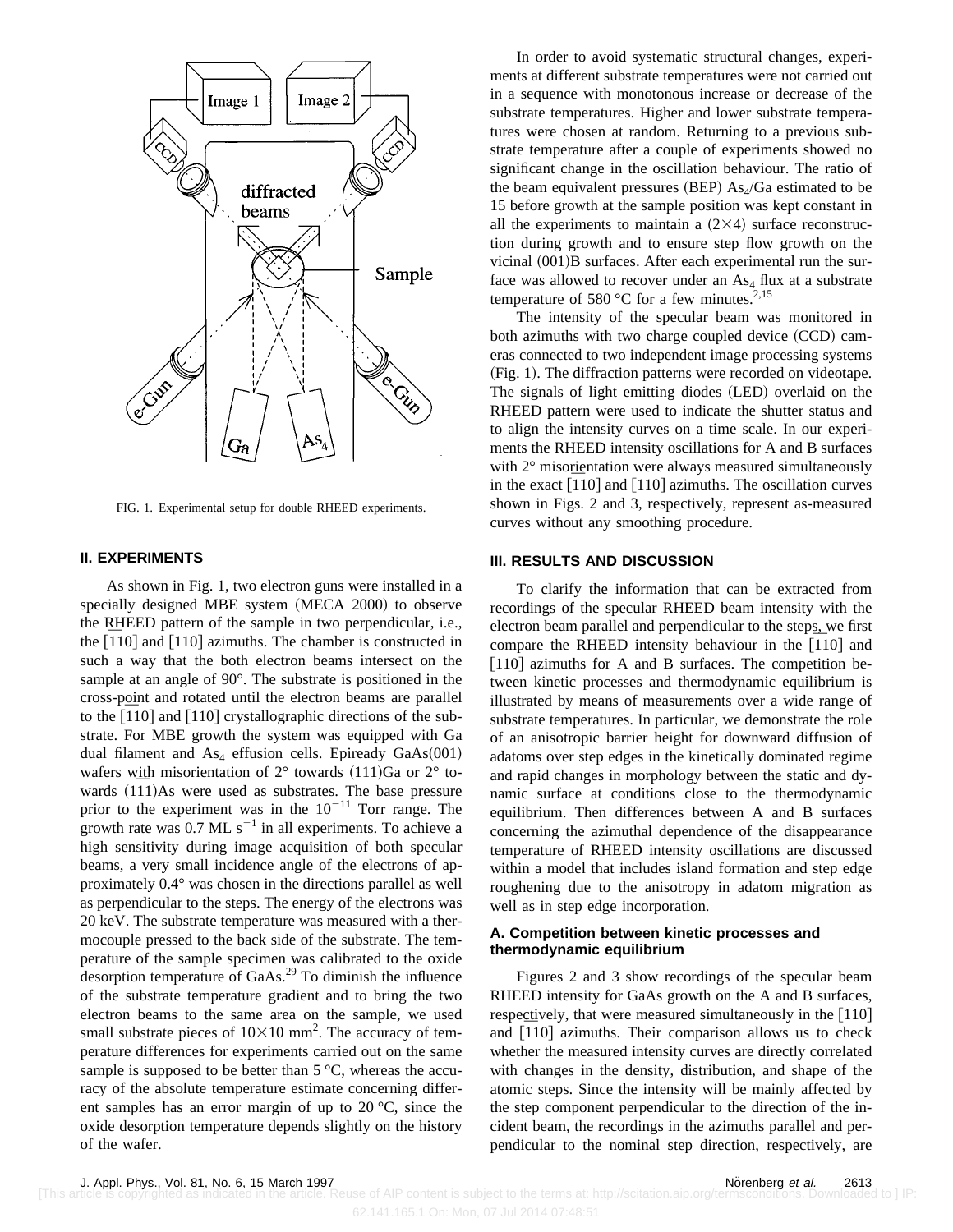## vicinal (001)A surface



FIG. 2. Intensity of the specular beam during and after growth on a vicinal (001)A surface for different substrate temperatures as a function of time, recorded FIG. 2. Intensity of the specular beam during and after growth  $\alpha$  simultaneously in the  $\alpha$  [110] azimuth.

expected to be sensitive to step edge roughness and terrace width fluctuations, respectively.<sup>16</sup> At high substrate temperatures where the growth proceeds completely in the step flow mode and therefore no intensity oscillations are visible, a striking difference is observed between the intensity behavior in the two azimuths. For the A surface the intensity defor in the two azimuths. For the A surface the intensity decreases during growth in the  $\left[110\right]$  azimuth, whereas it increases in the  $[110]$  azimuth  $[Figs. 2(a)$  and  $2(b)$ . The opposite behavior is found for the B surface [Figs.  $3(a)$  and  $3(b)$ , where the intensity decreases in the  $[110]$  azimuth and  $\beta(b)$ , where the intensity decreases in the [110] azimuth and increases in the [110] azimuth. The vicinal A and B surfaces show, however, a similar intensity behavior for the direction parallel to the steps  $[compare Figs. 2(a)$  and  $3(a)]$  and for the direction perpendicular to the steps  $[compare$  Figs. 2(b) and  $3(b)$ ]. This clearly indicates that the intensity behavior is caused or at least dominated by the evolution of the step structure. If the change in the specular intensity would be due to changes in surface reconstruction (either symmetry or degree of order) one should expect a similar intensity behavior in the same azimuths of the different vicinal surfaces. This is not observed.

The symmetry relation of the intensity behavior with respect to the  $\langle 110 \rangle$  directions found at high temperatures holds less pronounced also in the low temperature range  $\vert$  540 °C for the vicinal  $(001)$ A surface, 510 °C for the vicinal  $(001)$ B surface] where clear oscillations prove two-dimensional nucleation (Figs. 2 and 3). This is expected because now nucleation (Figs. 2 and 3). This is expected because now<br>islands elongated in the  $\overline{110}$  direction on both vicinal surfaces are formed on the staircase-like structure of the vicinal surface. The more complicated RHEED intensity behavior in the transition range between 2D and step flow growth will be discussed in the next paragraph for the two types of vicinal surfaces.

To further examine a possible influence of changes in surface reconstruction on the behavior of the specular beam intensity we have compared simultaneous intensity recordings of the specular beam and of fractional-order beams for the B surface. Figure 4 shows recordings of the half-order beam in the  $[110]$  azimuth and of the quarter-order beam in beam in the  $[110]$  azimuth and or the quarter-order beam in<br>the  $[110]$  azimuth at a substrate temperature of 545 °C and 580 °C, respectively. At 580 °C growth initiation leads to a relatively strong decrease in the As coverage of the  $(2\times4)$ reconstructed surface. This transition of the  $(2\times4)$  reconstructed surface to a lower As coverage at 580 °C after growth initiation leads to a drastically reduced intensity of the fractional-order reflections in both azimuths. The specular beam intensity decreases in the  $[110]$  azimuth and inar beam intensity decreases in the  $[110]$  azimuth and increases in the  $[110]$  azimuth suggesting that it is not directly coupled with the fractional-order beams. It can, however, not be excluded that a change in the structure near the step edge plays a role.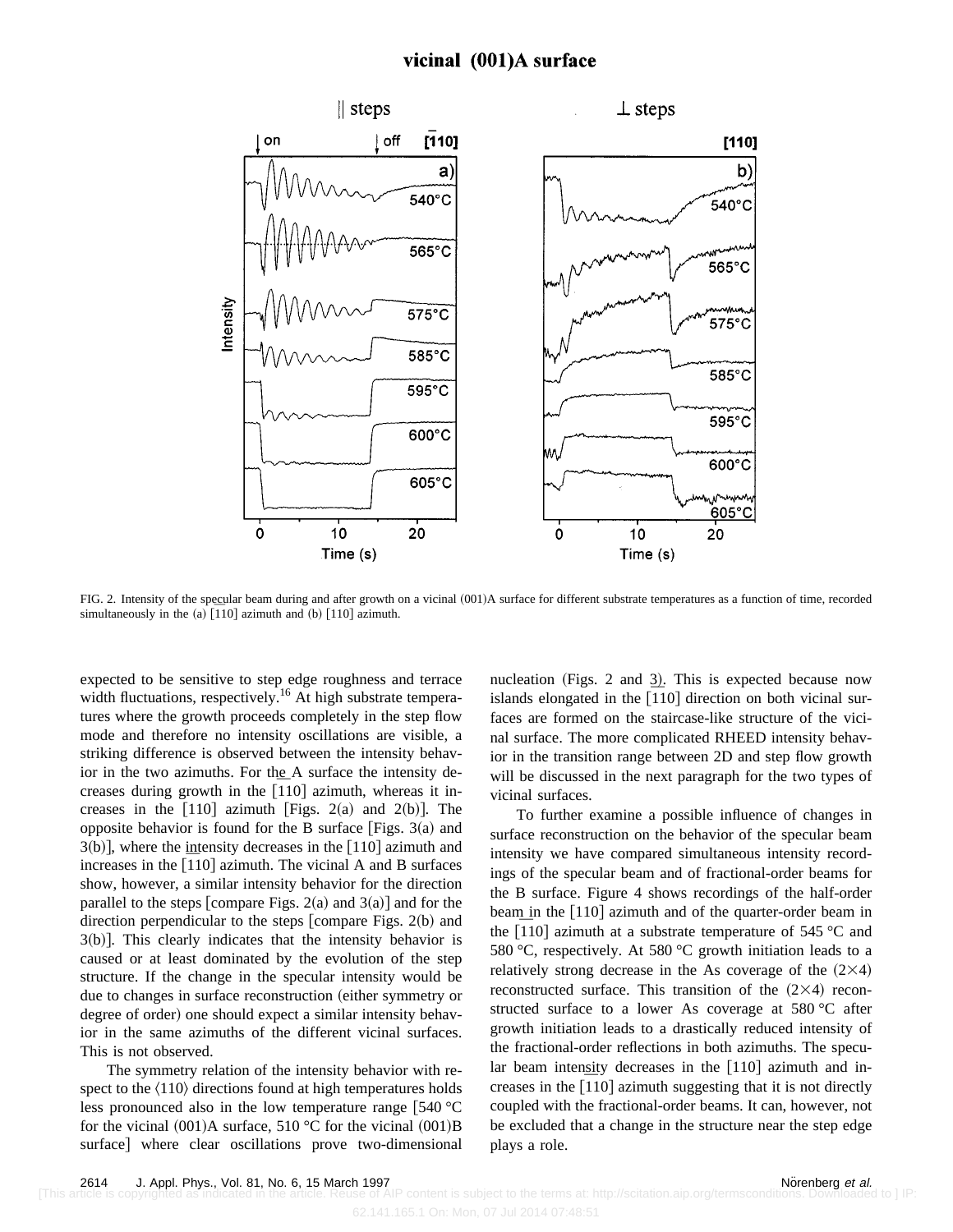## vicinal (001)B surface



FIG. 3. Intensity of the specular beam during and after growth on a vicinal (001)B surface for different substrate temperatures as a function of time, recorded FIG. 3. Intensity of the specular beam during and after growth  $\alpha$  simultaneously in the (a) [110] azimuth and (b) [110] azimuth.

The measurement at an intermediate substrate temperature of 545 °C is of interest because of the intensity overshoot and undershoot phenomena observed when switching between the static and the growing surface. Since the intensity recordings of the fractional-order beams at 545 °C do not show intensity overshoot or undershoot phenomena in comparison to the specular beam the corresponding phenomena have to be ascribed to changes in the step structure rather than in surface reconstruction. After growth interruption, the intensity of the specular beam (Figs.  $2$  and  $3$ ) shows the well known recovery behavior.<sup>11</sup> It is noteworthy that in case of the A surface the intensity in the azimuth perpendicular to the steps can even exceed the initial value. Above a substrate temperature of about 580 °C there is virtually no delay to reach the pregrowth intensity (less than  $1 \text{ s}$ ) for both vicinal surfaces in both azimuths. The intensity recovery process was described as a combination of a rapid initial recovery (activation energy  $1.5$  eV) and a slow process (activation energy 5 eV).<sup>18</sup> Neave *et al.*<sup>19</sup> estimated a decrease in the time constant for the recovery of the specular beam intensity by more than one order of magnitude in the temperature range 515–590 °C. The present observations agree qualitatively with those results. From the discussion above we conclude that both the fast and the slow process are due to ordering processes that are related to adatom migration and/or changes in the step structure and step width distribution.

At a substrate temperature of about 580 °C for the B surface and about  $600^{\circ}$ C for the A surface, the RHEED intensity reaches constant values for the nongrowing and growing surfaces, respectively, within less than 1 s. This proves that the kinetic processes are rapid so that the system can approach the thermodynamic equilibrium on the length scale probed by RHEED. Even after loss of the oscillations some conclusions on surface dynamics can be drawn from the rapidity and amount of intensity changes after growth initiation/interruption and from the observation whether constant intensity levels are reached. In particular for the A surface a rapid switch between (nearly) constant, rather different intensity levels is observed in the azimuth parallel to the steps where the intensity is sensitive to step edge roughness and adatom concentration. Since A-type steps are relatively smooth, it is concluded that this intensity behavior is dominated by changes in adatom density. This suggests that above the (apparent) transition to step flow growth, which will be discussed later in detail, a high Ga adatom concentration exists on the terraces that changes rapidly after growth interruption. Kinetic as well as thermodynamic reasons might be responsible for this. Both the higher activation barrier for responsible for this. Both the higher activation barrier for<br>diffusion along [110] as compared to that along [110]<sup>22</sup> and a lower probability for sticking at A-type steps compared to that on B-type steps<sup>13,26</sup> can lead to a high adatom concentration. A surprising high adatom concentration can exist,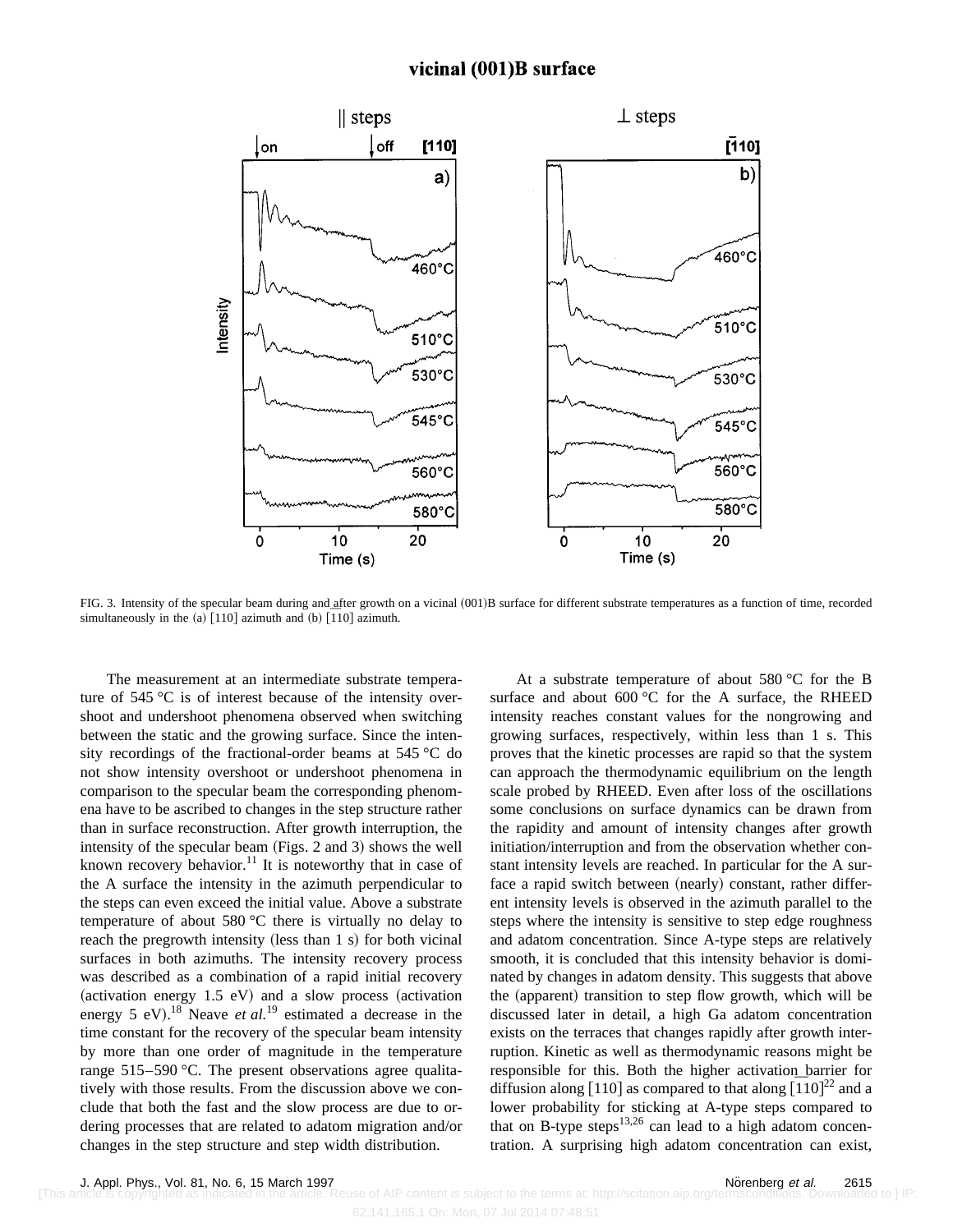

FIG. 4. Intensity of the specular beam and the  $(1/2,0)$  and  $(0,1/4)$ , respectively, superstructure reflexes during and after growth on the vicinal  $(001)$ B surface at a substrate temperature of (a)  $545 °C$  and (b)  $580 °C$ .

however, already during equilibrium. In a recent STM study<sup>30</sup> the thermal concentration of adatoms for typical MBE growth temperatures and As overpressures was frozen into small islands on the terraces by rapid cooling and estimated from measuring the area of the islands. For a 0.15° misoriented surface, e.g., a concentration as high as 0.18 ML at 600 °C was found. As a consequence of these results we conclude that in the high temperature range besides kinetic effects the equilibrium concentration is an important factor for reordering processes between the dynamic and static surface. The adatom concentration will differ not only simply by the amount corresponding to the incoming flux but in addition also due to a shift in the equilibrium adatom concentration which is related to a change in surface stoichiometry. In analogy to considerations for the static surface<sup>30</sup> we speculate that at less As-rich conditions (during growth) the equilibrium Ga adatom concentration increases.

Below 580 °C for the B surface and 600 °C for the A surface the competition between kinetic processes and the system's intention to reach the thermodynamic equilibrium is clearly shifted in favor of the kinetics. In this temperature range a striking difference in the intensity behavior during growth is observed between A and B surfaces. For the A surface, the average intensity as defined in Fig.  $2(a)$  as a dotted line, is approximately constant in the azimuth parallel to the steps. In the perpendicular azimuth, however, it increases for temperatures above 540 °C and below 600 °C. In the case of the B surface the average intensity decreases continuously during growth in both azimuths, down to the lowest investigated temperature of 460  $\rm{°C}$  (Fig. 3). The opposite behavior of A and B surfaces in the azimuth perpendicular to the steps can be understood within models considering the barrier for downward diffusion of adatoms over steps.31–33 If the barrier is large or infinite for downward flow the preferential adatom attachment to the upper step edge will lead to a terrace width equalization, because the step velocity is directly proportional to the size of the feeding range. In the opposite case of a small barrier, atoms arriving on the terrace can approach the step with a higher probability from the upper terrace and hence the terrace width fluctuation will increase. Supposing that the ordered step array leads to a higher specular beam RHEED intensity, the observed intensity behavior suggests a terrace width equalization on the A surface and an increased terrace width fluctuation on the vicinal B surface. Therefore, we conclude that the diffusion over the steps is anisotropic with a considerably higher barrier for the A-type steps than for the B-type steps. This is consistent with recent STM results on the

IP content is subject to the terms at: http://scitation.aip.org/termsconditions. Downloaded to ] IP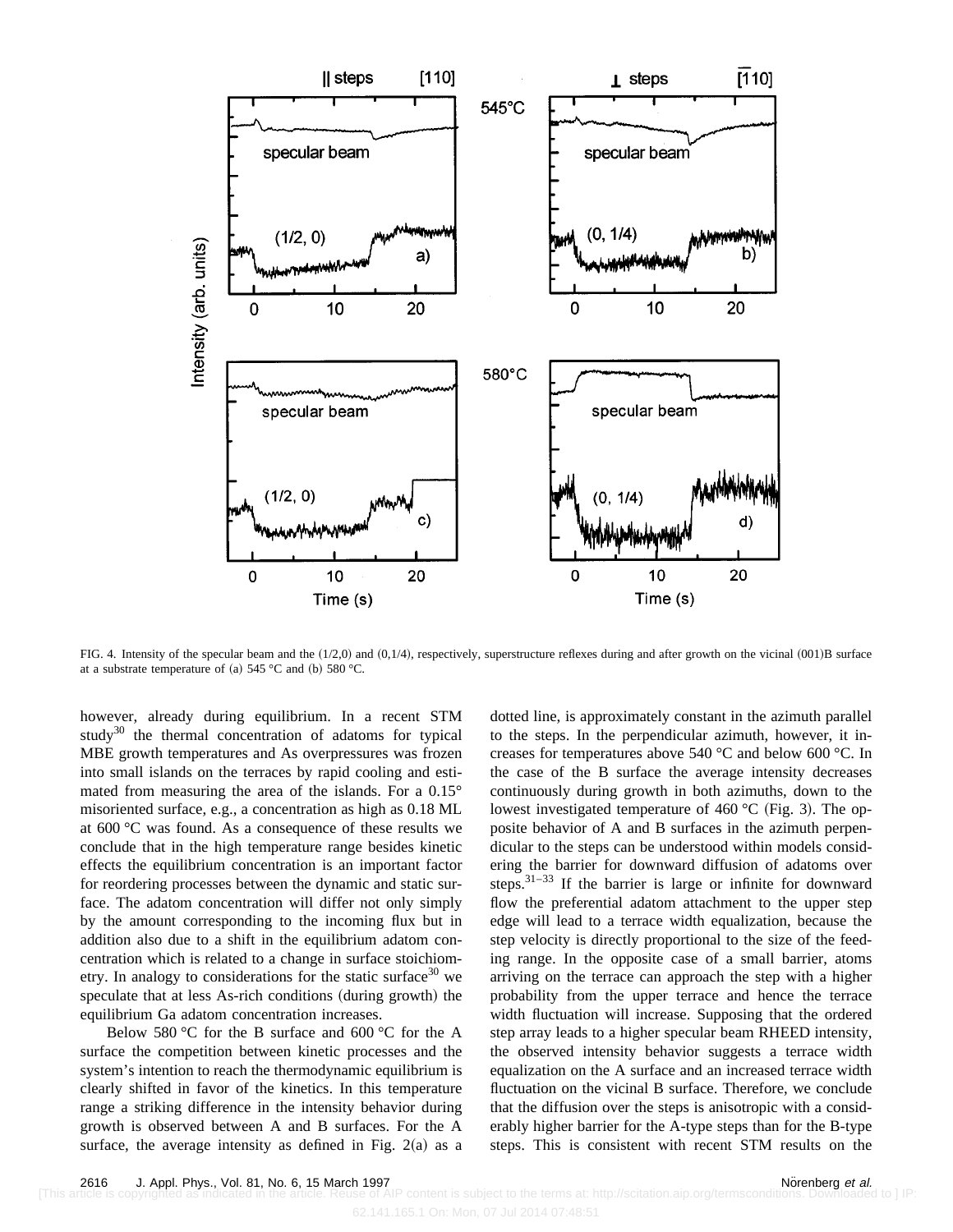growth front morphology of the singular  $GaAs(001)$ surface.<sup>13</sup> There the surface consists of a multilevel system of terraces occupying up to seven levels in the  $[110]$  direcof terraces occupying up to seven levels in the  $[110]$  direction, whereas along  $[1\overline{10}]$  only one level is typically visible over a distance of several thousand Å. Downward transport over steps is very likely since otherwise, in contrast to the observations, the growth front roughness would increase very rapidly during growth in nonstep-flow growth modes. The experiments of Heller and  $Lagally$ <sup>13</sup> also indicated a barrier for transport at least over A-type steps.

## **B. Azimuthal dependence of the disappearance temperature of RHEED intensity oscillations**

## **1. Vicinal GaAs(001) A surface**

To discuss the behavior of the specular intensity measured simultaneously in different azimuths it is useful to consider the origin of the oscillations. According to the established model the 2D growth proceeds as nucleation, growth and coalescence of islands.<sup>7,10</sup> As shown by STM investigaand coalescence of islands.  $\frac{3}{10}$  As shown by STM investigations, the islands are elongated along the  $\left[110\right]$ direction.<sup>4,5,13-15</sup> Combined RHEED and STM experiments were carried out to correlate the specular beam intensity and the step length per area. $4$  Those experiments were carried out on a rather rough time scale and the nucleation stage cannot be sufficiently explained on the basis of STM images taken after sample quenching. Using the results of simultaneous RHEED intensity recordings in two azimuths we get additional information on the evolution of the step array and can verify the general assumption that the relevant step edge to explain the intensity behavior is the component perpendicular to the incident electron beam.

Figure 2 shows the intensity behavior of the specular beam for the A surface at different substrate temperatures. In beam for the A surface at different substrate temperatures. In the  $\left[110\right]$  azimuth parallel to the step edges the transition temperature from 2D to step flow growth is 605 °C [Fig.  $2(a)$ ] as indicated by the disappearance of the oscillations. In the  $[110]$  azimuth, perpendicular to the steps, the intensity shows a considerably enhanced noise level [Fig. 2(b)] indicating a less ordered structure detected in this direction. Nevertheless, the intensity oscillations are clearly visible and a transition temperature of 585 °C between the two growth modi is estimated. The remarkable difference between the transition temperatures in the two azimuths was found to be reproducible in different experiments. Due to the noise there is an uncertainty in estimating the exact disappearance temperature of the oscillations. Since this error does not exceed 5 °C and the transition temperature difference was reproducibly found to be larger than this margin, this difference is certainly an effect caused by the surface structure.

The fact that on the A-surface intensity oscillations disappear in the [110] azimuth at a 20  $^{\circ}$ C lower substrate temappear in the [110] azimuth at a 20 °C lower substrate temperature than in the  $\left[\overline{1}10\right]$  azimuth can be explained in terms of the changing shape of the growing island when the transition temperature is approached. Following the assumption that the component of the step length per area normal to the electron beam is mainly responsible for the oscillations in this azimuth, one has to conclude that the step length per area reaches its steady state value in the  $[110]$  azimuth at a area reaches its steady state value in the  $\lfloor 110 \rfloor$  azimuth at a<br>lower substrate temperature than in the  $\lfloor 110 \rfloor$  azimuth. This

a) low substrate temperature  $(540^{\circ}C)$ 



b) high substrate temperature  $(595^{\circ}C)$ 



FIG. 5. Schematic illustration of development of island shape for different substrate temperatures on a terrace of a vicinal  $(001)$ A surface. The same surface area is considered at times  $t_1$ ,  $t_2$  and  $t_3$ : (a) lower substrate temperature,  $(b)$  higher substrate temperature,  $(c)$  linear step length for cases  $(a)$  and  $(b)$ .

is consistent with the simple model presented in Fig. 5 which is based on the well established tendency of the  $(2\times4)$  reconstructed  $GaAs(001)$  surface to form islands elongated in constructed GaAs(0<br>the  $\left[110\right]$  direction.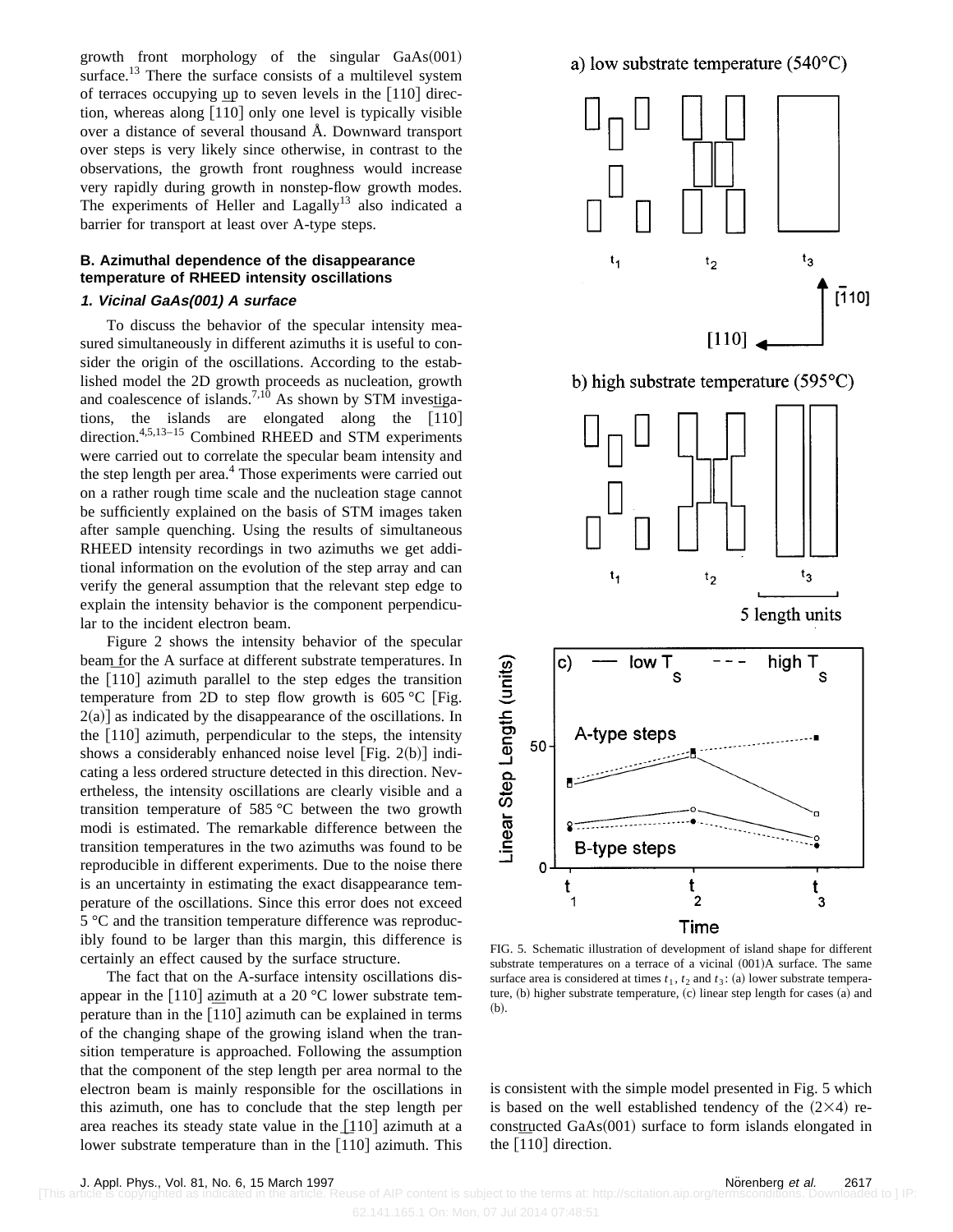To illustrate the main idea, the model neglects that in reality the islands may have different sizes and their shape is not rectangular but ragged. The higher substrate temperature enables the Ga atoms to diffuse more easily thus enhancing the probability that they reach a step and stick there. Since the probability that they reach a step and stick there. Since<br>the migration proceeds preferably along  $\overline{[110]}$  and the probability of sticking on B-type steps is higher than on A-type steps, the islands are growing anisotropically in length. At lower substrate temperatures [Fig.  $5(a)$ ] the islands are elongated as well. But they more or less preserve their axis ratio during growth. This leads to a periodically changing step during growth. This leads to a periodically changing step<br>length per area in both the  $[110]$  and  $[110]$  azimuths [Fig.  $5(c)$ ]. Therefore, intensity oscillations can be observed in both azimuths. For enhanced substrate temperature [Fig.  $5(b)$  it is important to note that the island elongation is not solely influenced by the factors already discussed. The tendency to anisotropic growth will be even more increased by the downward diffusion over B-type steps that has been discussed in the Sec. III A. The islands are getting larger during growth with the length of A-type steps approaching a steady state value, whereas the B-type steps are changing their length per unit area periodically as a function of time  $[Fig.$ length per unit area periodically as a function of time  $[Fig. 5(b)]$ . Accordingly, intensity oscillations occur in the  $[110]$ azimuth but cannot be observed in the  $[110]$  azimuth any longer [Fig.  $5(c)$ ]. These results are consistent with SEM observations<sup>7</sup> that step flow and 2D growth occur simultaneously and conclusions from STM work<sup>21</sup> that there is a dynamical transition between the two growth modi rather than an abrupt change.

## **2. Vicinal GaAs(001)B surface**

Figure 3 shows the RHEED intensity behavior of the specular beam for the B surface at different substrate temperatures. At low temperatures oscillations are clearly visible peratures. At low temperatures oscillations are clearly visible<br>in the  $\left[\overline{1}10\right]$  and  $\left[110\right]$  azimuths although they are less pronounced compared with the A surface. The higher degree of disorder on the B surface is supposed to make the detection of the intensity oscillations more difficult. The strong meandering of the As-terminated steps during growth is evident from the continuously decreasing intensity in the  $[110]$  azimuth (parallel to the steps) where the intensity is sensitive to step-edge roughness. It is noteworthy that there is a simultastep-edge roughness. It is noteworthy that there is a simulta-<br>neous decrease of the specular beam intensity in the  $\overline{1}10$ azimuth (perpendicular to the steps), indicating that the step meandering is coupled with an increase in terrace width fluctuation.

At elevated substrate temperatures the RHEED signalto-noise ratio deteriorates. Under the assumption of at least two distinguishable intensity maxima to be present the temperature for the transition from 2D to step flow growth is estimated to be 560  $\degree$ C for both the [110] azimuth (parallel to estimated to be 560  $^{\circ}$ C for both the [110] azimuth (parallel to the steps).<br>the steps) and the [110] azimuth (perpendicular to the steps). In several experiments we could not find a difference between the transition temperatures for the two azimuths which exceeded the error margin of 5 °C. This is in clear contrast to the vicinal  $(001)$ A surface. It is obvious that due to step meandering the vicinal  $(001)B$  surface is more isotropic regarding surface roughness and consequently also regarding the substrate temperature at which the RHEED intensity oscillations disappear.

The surface evolution below the transition to complete step flow can be well explained by the preferential adatom step flow can be well explained by the preferential adatom<br>migration along the  $\left[110\right]$  direction, the higher sticking probability of Ga atoms at B-type steps, and a high probability of an adatom crossing downward B-type steps. Above the transition to entire step flow  $(\geq 560 \degree C)$ , the behavior of the RHEED intensity in the  $[110]$  azimuth indicates that after growth initiation the step edge roughness increases but reaches a steady state value within about 1 s [Fig. 3(a)]. Surprisingly, the rapid increase of the RHEED intensity after Surprisingly, the rapid increase of the KHEED intensity after growth initiation to a constant value in the  $\left[110\right]$  azimuth suggests a ''kinetic smoothing'' due to terrace width equalization. Therefore, in this temperature range another mechanism than adatom crossing downward B-type steps must be effective. We have to consider that in the competition between kinetic effects from the arriving atoms onto the surface and surface tension forces which drive the structure back toward equilibrium, $^{34}$  the latter now becomes dominant. It is important to note that in this limited temperature range the fractional-order beams disappear during growth (Fig. 4), indicating that the ordering (unbunching) of the steps and disordering of the reconstruction on the terraces are linked and that the energetics on the resulting metastable surface is significantly changed. It is the same mechanism that becomes operative on vicinal  $Si(111)$  in a narrow temperature range beneath the equilibrium faceting temperature.<sup>34</sup> In this case the kinetic smoothing of the equilibrium faceted surface morphology during Si growth is accompanied by the disappearance of the  $(7\times7)$  reconstruction. In contrast to the metastable smoothed vicinal  $Si(111)$  surface which is remarkably robust, the kinetically smoothed vicinal  $GaAs(001)B$  surface recovers to the equilibrium bunched surface within less than 1 s.

## **C. Relation between RHEED and STM/AFM results**

RHEED and STM are complementary methods. RHEED averages over the illuminated sample area, whereas STM makes a detailed real-space study of much smaller surface areas possible. From the practical point of view, the main differences in sample handling between STM and RHEED are that in STM the investigations are performed after quenching and transferring of samples whereas the RHEED intensity characterises a sample area several order of magnitude larger *in situ*. The present study has shown that at substrate temperatures of 580 °C and above, the recovery time between the structure of the dynamic and the static surface is less than  $1 \times$  (Figs. 2 and 3, respectively). During this time dramatic changes in the surface morphology occur. This imposes crucial problems to quench the actual surfaces for STM studies. On the other side, the time-dependent RHEED intensity recording gives insight into the surface dynamics but cannot supply us with quantitative data on island shape and size. Moreover, the usual recording in only one azimuth ignores in principle the two-dimensional character of the surface structure and processes. It is therefore challenging to relate results of experiments carried out in the double RHEED geometry to results from STM investigations.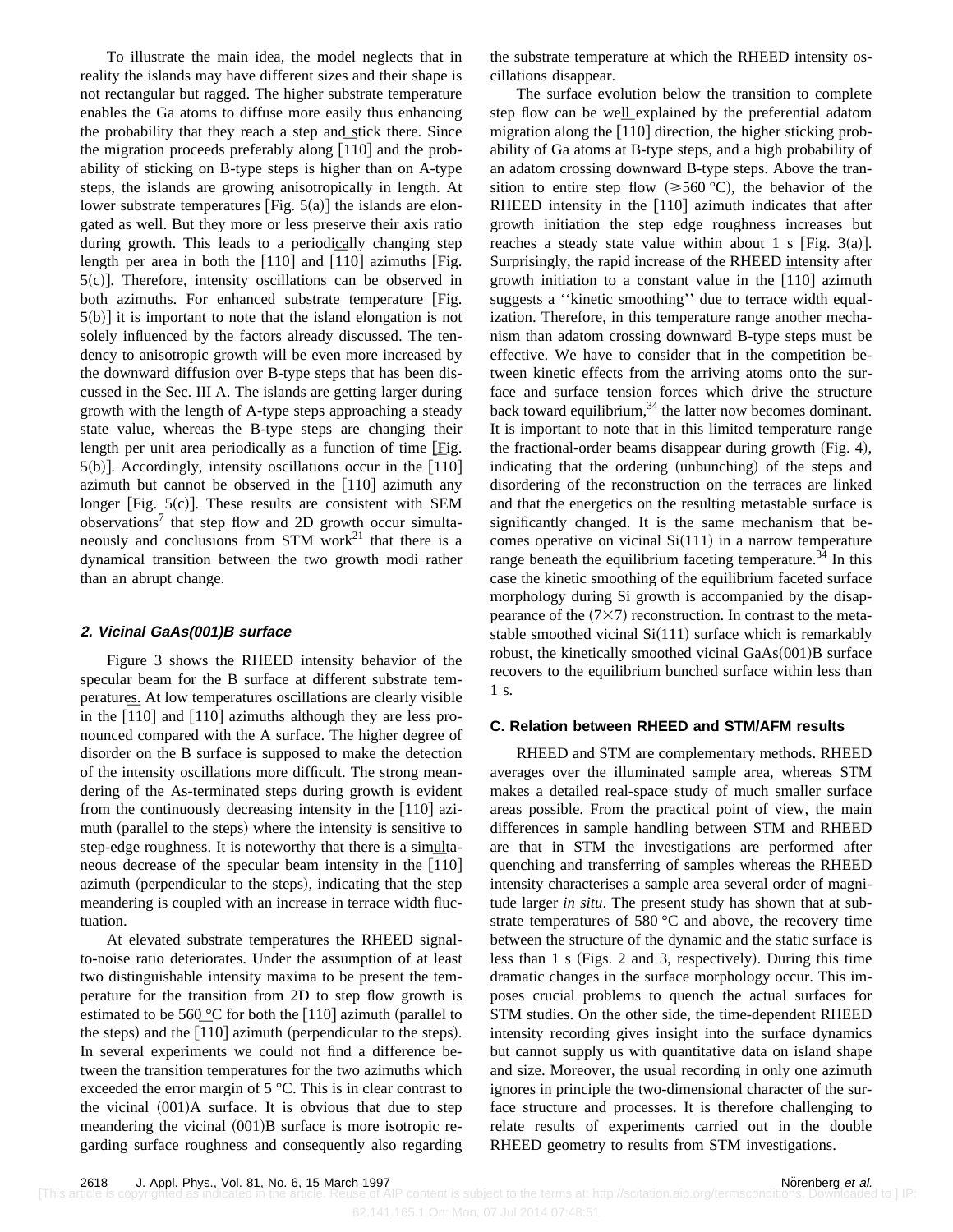

FIG. 6. Axis ratio of GaAs islands on nominally singular  $GaAs(001)$  sur $faces$  (solid symbols) and on a vicinal  $GaAs(001)B$  surface (open symbol) for different substrate temperatures.

From the intensity oscillation behavior it has been con-From the intensity oscillation behavior it has been concluded that the island elongation along  $\left[110\right]$  increases in the 2D growth regime with substrate temperature (see model in Fig. 5), not only due to anisotropy in adatom migration and attachment on A-type and B-type steps but in particular due to downward diffusion over B-type steps. The transition in the growth mode from 2D to step flow is completed at about  $605 \degree C$ , i.e., in a temperature range for which we expect near-equilibrium conditions. To verify this, Fig. 6 summarizes data on the axis ratios of islands derived from STM and AFM observations by several authors for nominal singular  $(001)$  surfaces (solid symbols) and for the vicinal  $(001)B$ surface (open symbol). If not given by the authors, we have estimated the axis ratio from the smaller islands. At substrate temperatures  $\leq 590$  °C there is a tendency that the axis ratio is smaller for islands near B-type steps as compared to islands on the singular surface (or near A-type steps). This can lands on the singular surface (or near A-type steps). This can<br>be explained by the preferential migration along the  $[110]$ direction leading to differences in the size of the feeding areas near A- and B-type steps. At a substrate temperature of 590 °C the island axis ratio increases from  $\sim$ 4 for rapidly cooled samples<sup>4</sup> up to  $\sim$ 10 for annealed samples (indicated by arrows).<sup>15</sup> A shape anisotropy of  $\sim$ 10:1 has been found also for sample growth and 15 min annealing at 610  $^{\circ}C$ ,  $^{13}$ suggesting that this value represents the equilibrium anisotropy. This agrees well with our conclusion that the island shape anisotropy increases with temperature until a constant value is reached at near-equilibrium conditions.

#### **D. Conclusions**

The surface morphology on vicinal  $GaAs(001)$  surfaces during and after MBE growth has been studied in real-time with a 90° double RHEED setup. This technique allows to record the intensity behavior of the specular and fractionalorder beams simultaneously in the orthogonal [110] and order beams simultaneously in the orthogonal  $[110]$  and  $[110]$  azimuths and to perform a two-dimensional analysis of the evolution of the surface structure and of the underlying atomic processes in a wide range of substrate temperatures.

On the A surface the disappearance temperature of the RHEED intensity oscillations is about 20 $\degree$ C higher in the RHEED intensity oscillations is about 20 °C higher in the  $\left[110\right]$  azimuth than in the  $\left[110\right]$  azimuth. This is due to the formation of elongated islands which change their axis ratio in the transition range between 2D and step flow growth as a function substrate temperature. As a consequence of the strong meandering of As-terminated steps, the B surface is more isotropic and no measurable difference between the disappearance temperatures of the RHEED intensity oscillations in the two orthogonal  $\langle 110 \rangle$  azimuths is found. During growth in the transition range between the 2D and step flow mode the A surface becomes more uniformly stepped, whereas on the B surface an increase of the terrace width fluctuations is observed. This is explained by an asymmetry in the step attachment with a downward diffusion of adatoms over B-type steps. At near-equilibrium conditions above  $\sim$  580 °C, a kinetic smoothing occurs also on the B surface. In this case the terrace width equalization is linked with a disorder of the reconstruction and therefore not the result of the step attachment asymmetry but rather a consequence of the energetics. The unbunched B surface is metastable and recovers after growth interruption rapidly to the equilibrium bunched surface. At high substrate temperatures the bunched surface is also the equilibrium state of the A surface. This finding is consistent with conclusions from  $STM^{14,15,35}$  and AFM observations.<sup>6</sup>

The results demonstrate that the 90° double RHEED technique can be advantageously used to study metastable surfaces that are difficult to quench in for STM studies. But even in this case the imaging in real space by STM is valuable for the detailed interpretation of the RHEED results.

## **ACKNOWLEDGMENTS**

The authors are indebted to K. Hagenstein and H. P. Schönherr for valuable technical assistance.

- <sup>1</sup> J. M. Gaines, P. M. Petroff, H. Kroemer, R. J. Simes, R. S. Geels, and J. H. English, J. Vac. Sci. Technol. B 6, 1378 (1988).
- <sup>2</sup>L. Daweritz, and K. Ploog, Semicond. Sci. Technol. 9, 123 (1994).
- 3M. D. Pashley, K. W. Haberern, and J. M. Gaines, Appl. Phys. Lett. **58**, 406 (1991).
- <sup>4</sup> J. Sudijono, M. D. Johnson, C. W. Snyder, M. B. Elowitz, and B. G. Orr, Phys. Rev. Lett. 69, 2811 (1992).
- <sup>5</sup>M. Tanimoto, J. Osaka, T. Takigami, S. Hirono, and K. Kanisawa, Ultramicroscopy **42-44**, 1275 (1992).
- <sup>6</sup>R. Hey, M. Wassermeier, J. Behrend, L. Däweritz, K. Ploog, and H. Raidt, J. Cryst. Growth 154, 1 (1995).
- ${}^{7}$ N. Inoue, J. Cryst. Growth **146**, 334 (1995).
- 8P. R. Pukite, P. I. Cohen, and S. Batra, in *Reflection High Energy Electron Diffraction and Reflection Imaging of Surfaces*, edited by P. K. Larsen and P. J. Dobson (Plenum, New York, 1988), p. 427.
- 9S. A. Chalmers, A. C. Gossard, P. M. Petroff, J. M. Gaines, and H. Kroemer, J. Vac. Sci. Technol. B 7, 1357 (1989).
- 10B. A. Joyce, J. H. Neave, J. Zhang, D. D. Vvedensky, S. Clarke, K. J. Hugill, T. Shitara, and A. K. Myers-Beaghton, Semicond. Sci. Technol. **5**, 1147 (1990).
- <sup>11</sup>T. Shitara, D. D. Vvedensky, M. R. Wilby, J. Zhang, J. H. Neave, and B. A. Joyce, Phys. Rev. B 46, 6815 (1992).
- 12M. Tamura, T. Saitoh, N. Sugiyama, A. Hashimoto, S. Ohkouchi, N. Ikoma, and Y. Morishita, Nucl. Instrum. Methods Phys. Res. B **85**, 404 (1994), and references therein.
- <sup>13</sup>E. J. Heller and M. G. Lagally, Appl. Phys. Lett. **60**, 2675 (1992).
- 14L. Tanaka, S. Ohkouchi, and A. Hashimoto, Jpn. J. Appl. Phys. 1 **31**, 2216  $(1992).$